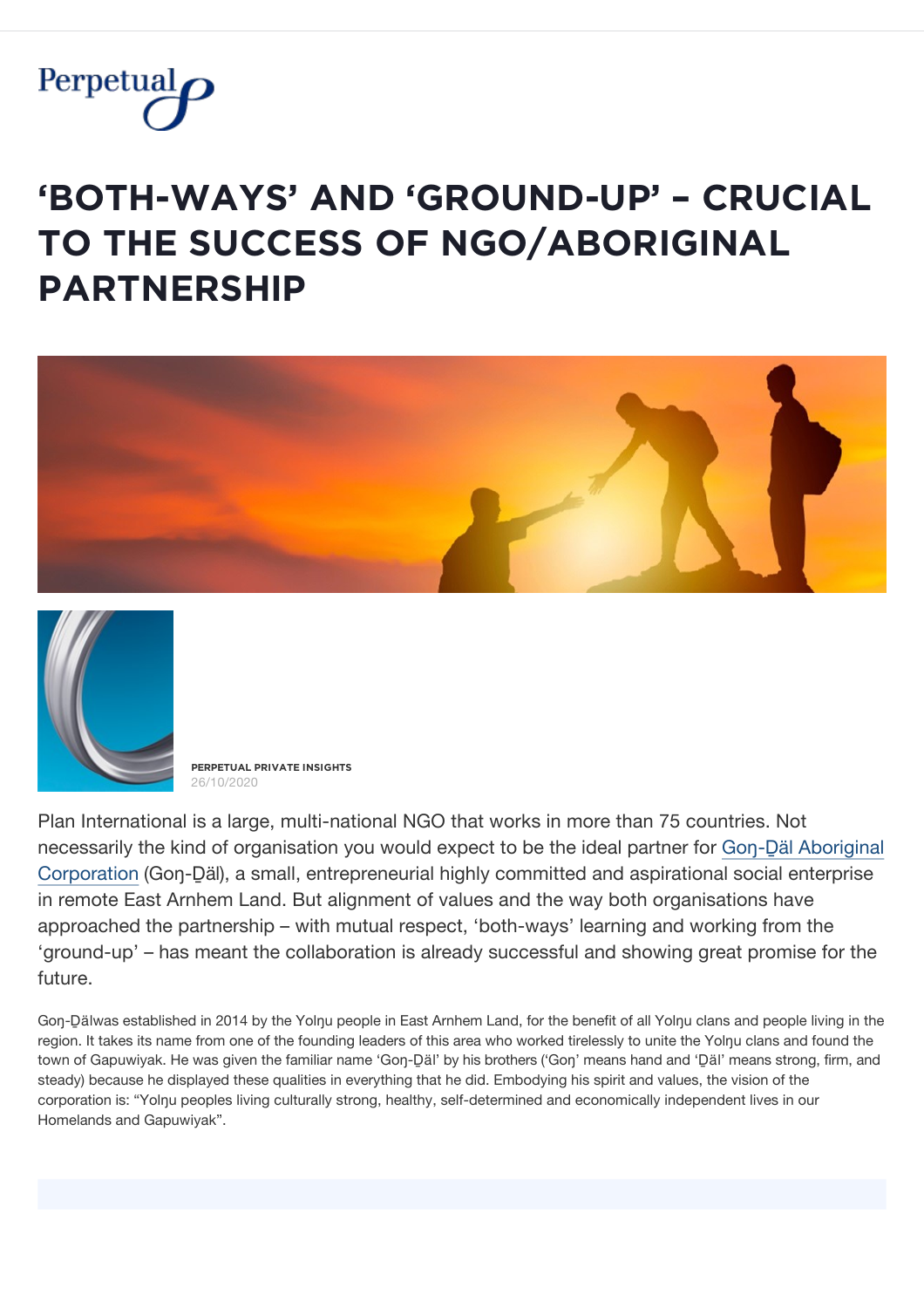

Established in 2014 by Yolŋu leaders, the Goŋ-Däl Aboriginal Corporation is a social enterprise based in Gapuwiyak, a remote town in East Arnhem Land in the top end of the Northern Territory.

One of Goŋ-Ḏäl's first commercial ventures was an accommodation and business village in Gapuwiyak. It was the perfect location for Adam Greig who had been appointed by Plan International Australia to investigate partnership opportunities in Arnhem Land. Adam connected with Juli Cathcart, Gon-Däl's General Manager, and its Yolnu Directors, in particular Gawura Wanambi, Yangipuy Wanambi and the late Mr W Wunungmurra. They quickly realised that the synergies and shared values of Plan and Goŋ-D̥äl could form the basis of a mutually beneficial relationship.

## **In the words of the director**

Gawura Wanambi, Gon-Däl's Founding Director and Chairperson, and current Executive Director says, "For many years, Gapuwiyak has not had a Yolnu representative body recognised by Australian Governments. We felt we were being treated like sheep, especially when the Intervention was declared in 2007. Then the super-shires were forced on our communities, local government no longer belongs to the Yolnu, the agenda is set by others. We the Yolnu were not properly recognised, the power was taken from us. From this situation some of us started talking about the idea of establishing a new corporation that could represent the Yolnu in Gapuwiyak and its homelands and we could claim our power back by using a corporation as a way to start making local decisions. With Goŋ-D̥äl Corporation I want to see every Yolŋu in Gapuwiyak and its homelands doing real work, not getting sit-down-money. I want to see children getting jobs after they finish school. I want to see Yolŋu people running their own businesses. I want to see Yolnu rom (law, culture and kinship) recognised and valued by all Australians especially our own children. I want this Corporation to be able to open the minds of Government and others so that we can work both-ways, together, for the long term." (Gon-Däl Aboriginal Corporation Prospectus, 2014)



Marranu Elder and Founding Director of Gon-Däl Aboriginal Corporation, Gawura Wanambi leading a ceremony in his homeland of Raymangirr.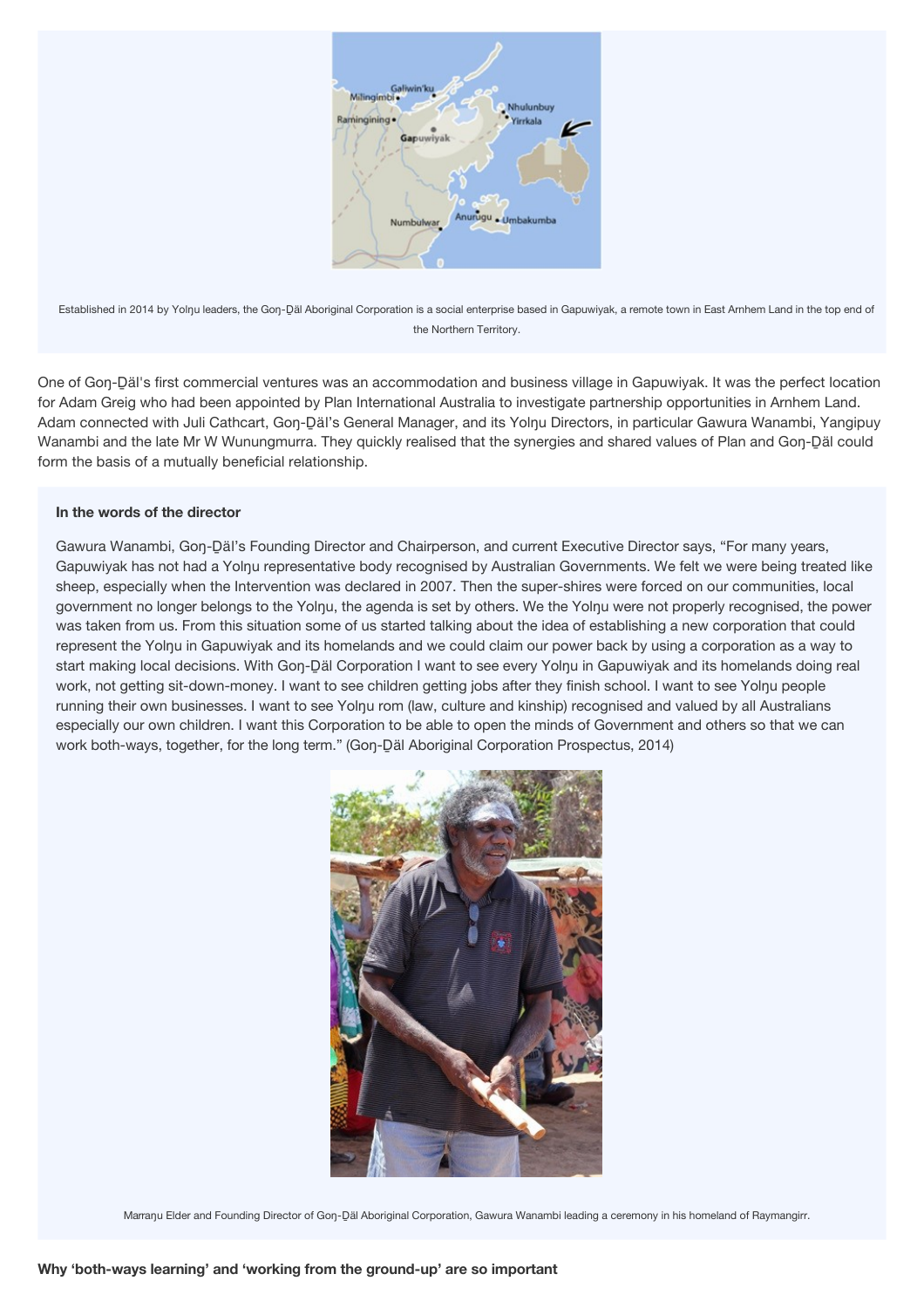In a true partnership, both parties learn from each other and work together. Crucial to the success of the relationship is the way both organisations approach it, seeking to learn from each other and grow their own capabilities. They call this 'both-ways' learning.

Juli says that 'both-ways' learning permeates the work and relationship of Gon-Däl and Plan: "We workshop everything, paying equal attention to Yolnu and Western cultures – both learning from each other."

"The gurruṯu system underlies and organises everything in the Yolŋu world. Everything and everyone are named and connected through this multi-dimensional matrix of relationships. Bringing Yolŋu and Western knowledge systems respectfully together in a spirit of open inquiry and dialogue facilitates mutual understanding and also creates the opportunity to generate new knowledge." – **Juli Cathcart, General Manager, Goŋ-Ḏäl Aboriginal Corporation**



According to Juli, working through the Yolnu system of gurrutu is central to this:

**Why 'both-ways learning' and 'working from the ground-up' are so important**

Juli says, "Hand-in-hand with 'both-ways' learning is the practice of working from the 'ground-up' – living and working alongside Yolnu leaders and people on their country, focussing on the problems of the moment in ways that enable, strengthen and empower local Yolŋu leadership, governance and aspirations.

Embracing the philosophy and practice of both-ways learning and ground-up working enables Plan to work in a highly productive way with Gon-Däl and Yolnu people, and is critical to successful partnerships with Yolnu."

John Morley, who is the Plan Program Manager, also emphasises this significance:

"'Both-ways' is a concept that infuses the relationship. We entered into this relationship deliberately and we were clear, all the way up to Board level, about what we thought we could learn from it. In a lot of places, we're working right now there's a movement towards what's called localisation. It's not the Westerners telling people what to do, it's locals leading. There is such a strong sense of local leadership and decision making within Goŋ-Däl and in Arnhem Land as a whole that means we can take our experiences from there to Solomon Islands and PNG and pretty much anywhere."

"A crucial part of the agreement is that we play a supporting role, Yolŋu voices will be the first to be heard on issues relating to their wellbeing. We act as a friend, but perhaps as a 'critical friend', someone you can talk to and trust about important issues." – **John Morley, Program Director, Plan International**



Juli sums it up well:

"Plan is big picture and has a lot of experience… but looks for partnerships with like-minded organisations that they can work with on the ground. This is perfect for the Gon-Däl elders who don't want to do it all on their own. They want good partnerships productive relationships where you can get the best outcomes, and get the learning and growth."